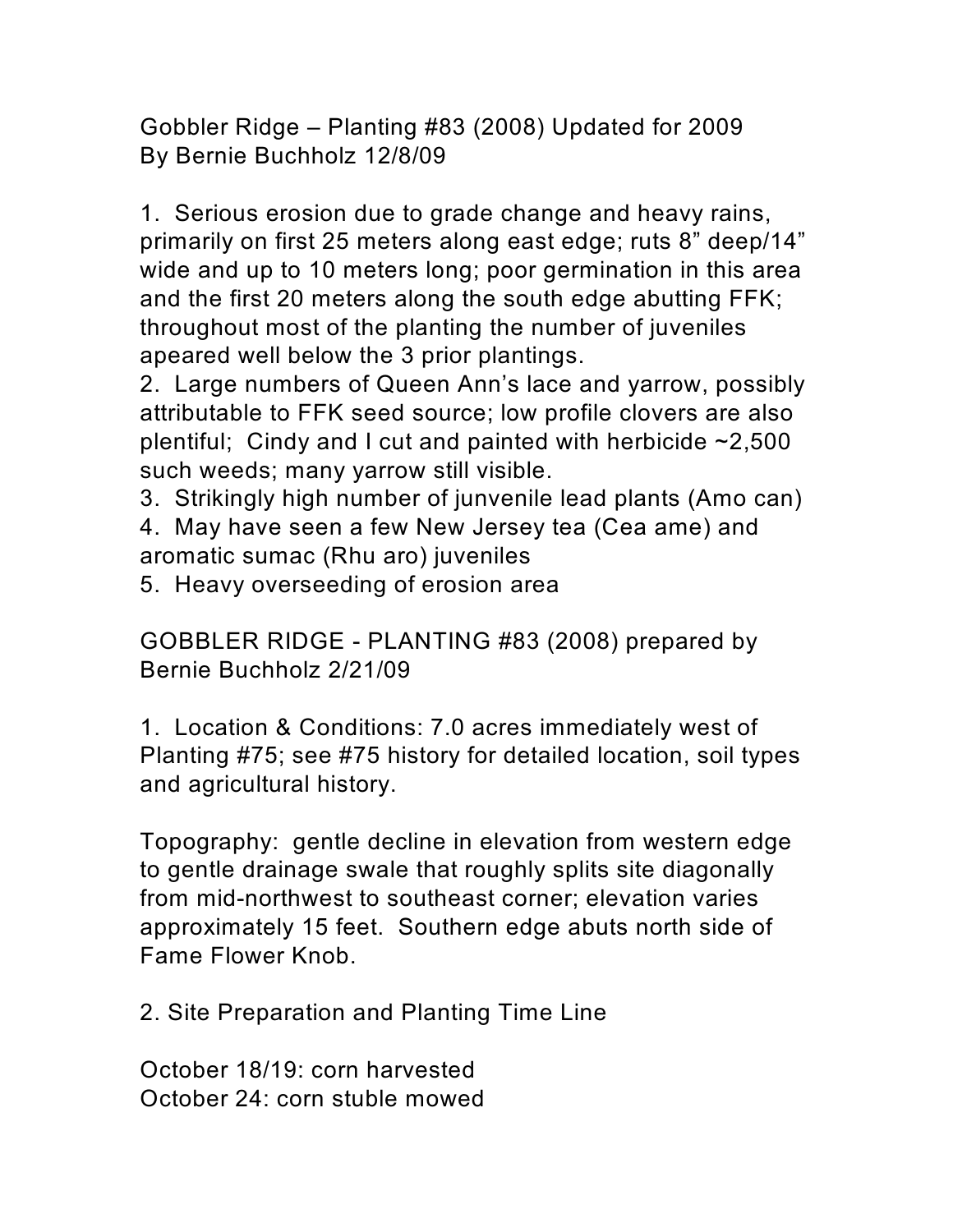November 3: corn stuble burned: good burn, about 90% coverage November 19: harrowed: 2 passes November 19: planted with pendulum spreader, 3 passes: first two at level #24 and  $3<sup>rd</sup>$  at level# 32 all at relatively high tractor speed November 20: one full pass and  $\frac{1}{2}$  pass at level #32 at high tractor speed Note: we were too conservative with initial planting rates; ideally we would make 2 to 2.5 total planting passes at more deliberate (ie, slower) tractor speed November 20: harrowed to cover seed; one pass November 20, 21, 22, ~ December 1, 5, 10: hand plant, approximately 22 hours

3. Seed List: attached: GR Planting#83(2008)SeedList.xls

See Column M for 2008 seed collected; Columns J (2006) and K (2007) are included for comparison

157 species planted

318.39 pounds collected, less approx. 15 pounds used to (1) overseed the two track in GR Planting #68 (2006) & (2) overseed drainage swale in GR Planting #75 (2007): therefore, net of 303 pounds planted in GR Planting #83 or 43 pounds per acre: 38.2 pounds forbs and non-dominate grasses and 4.8 pounds of little blue per acre

4. New Species collected in 2008 (ie, new to Gobbler Ridge):

Asclepias hirtella – tall green milkweed Asclepias Sullivanti – prairie milkweed\*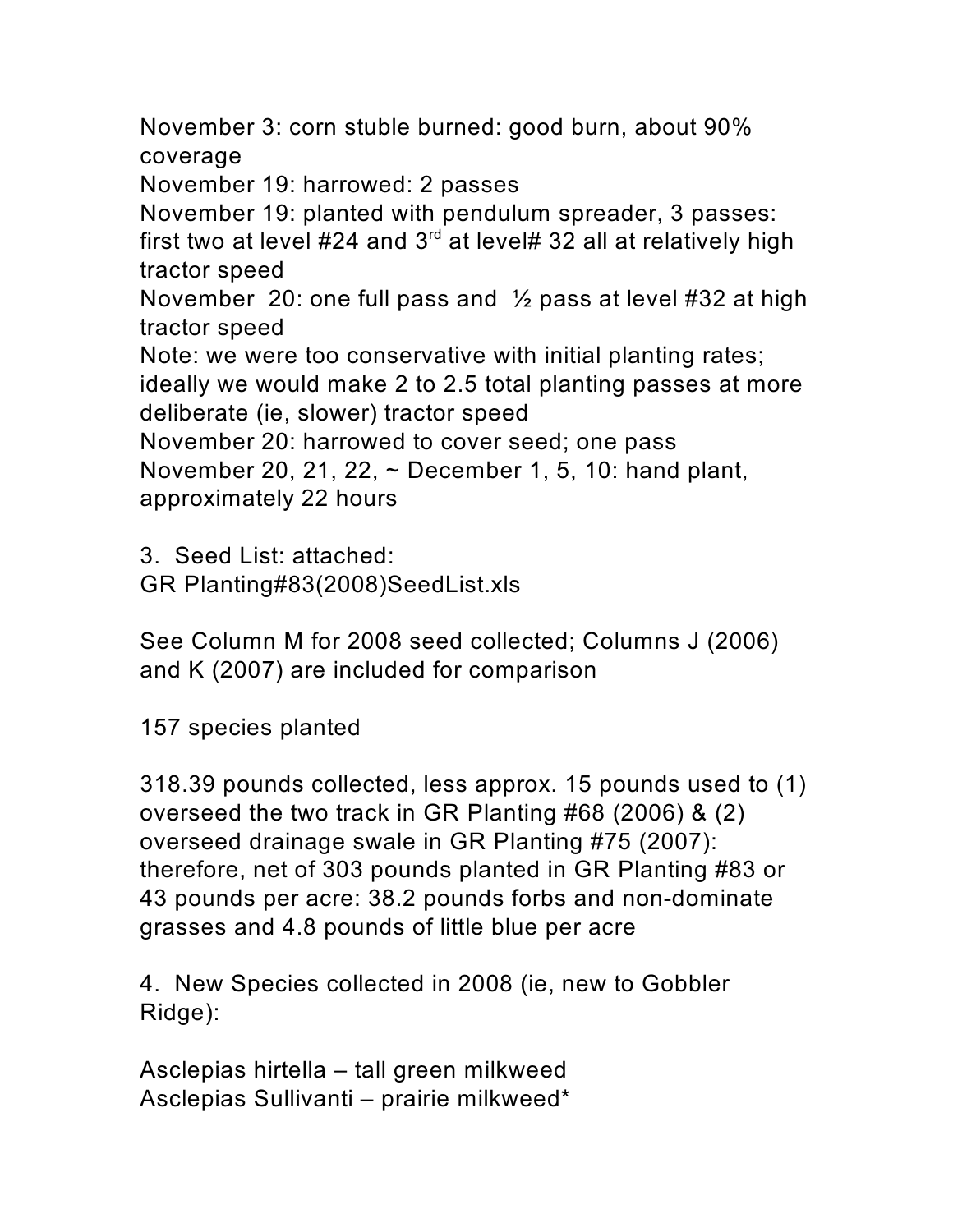Carex Richardsonii – prairie hummock sedge Ceanothus Americanus – New Jersey tea Diarrhena americus – beak grass/beak grain Draba reptans – whitlow cress/ whitlow grass Hypoxis hirsuta – yellow star grass Rhexia Virginica – meadow beauty\* Rhus aromatica – aromatic sumac Rhus glabra – smooth sumac Salix humilis – prairie willow Solidago gymnopermoides – viscid grass leaved gr Triosteum auarantiacum – early horse gentian\*\* Viola pedatifidia – prairie violet

## $* = FU- 8$  \*\* = Sav: these species not for GR sand hill plantings

## 5. Seed Collection/Treatment:

Nine bark (Phy opu) seed mature/available into early winter; avoid picking too early

Lance leaved loosestrife (Lys lan) seed darkened (browned) considerably 4-6 weeks after the green seeds we first picked; delay harvesting

picked western sunflower (Hel occ) earlier w/ some seed heads not brown per C Houser

observed that both lithospermums are available well later than initial picking, esp at Damien's

seeded 1/3 of NJ tea (Cea Ame) as-is before burning corn stuble and seeded 2/3 scarified at 170'F planted in mix

## 6. Lessons Learned/Misc

Start pendulum spreader at level #28 Wear supportive clothing for bouncy tractor ride False toadflax (Com umb) seed to Creekmur for germination/plugs

## 7. 2009 Goal

Increase planting of schrubs Identify optimium seed list for mesic planting in 2011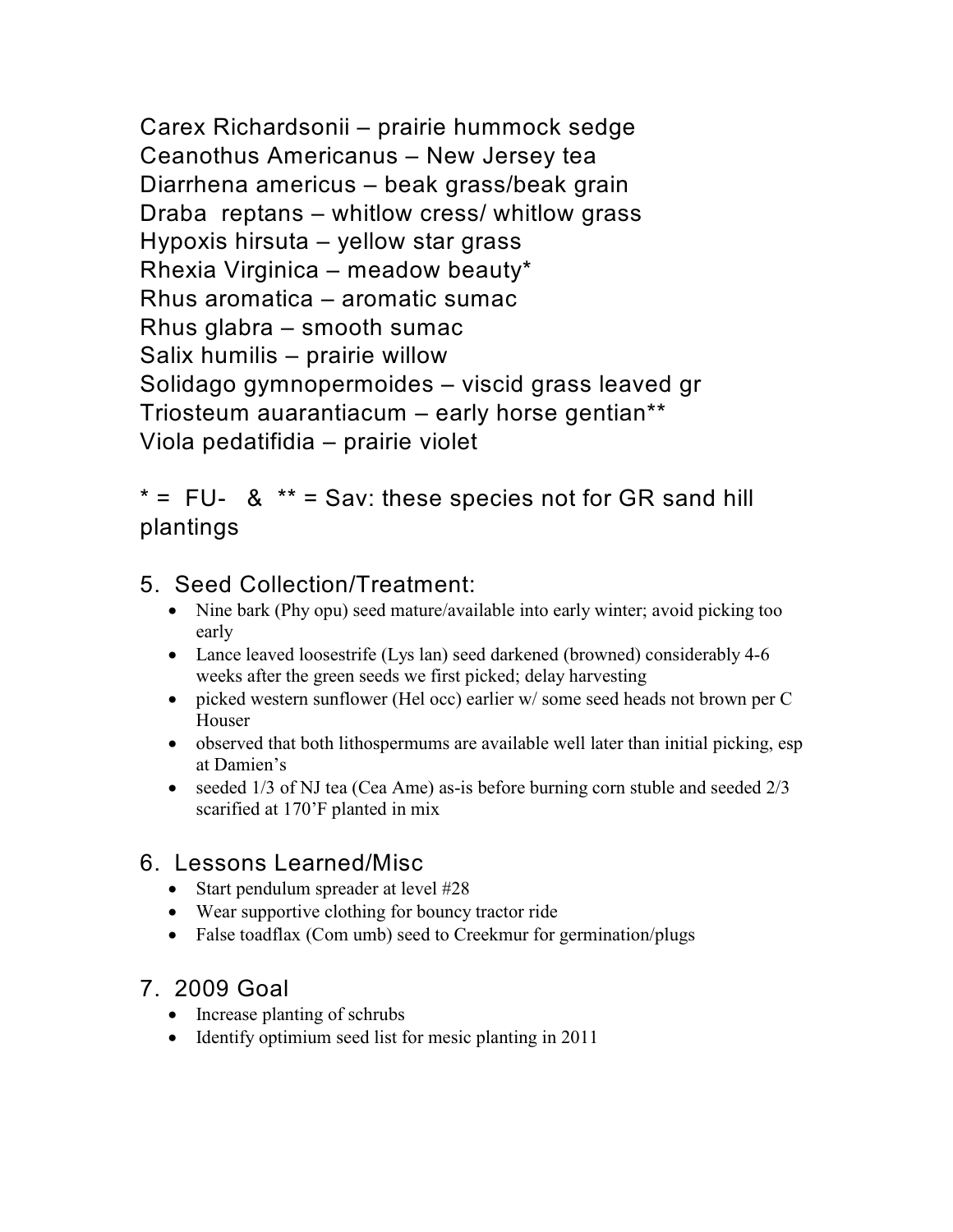| <b>SCIENTIFIC NAME</b>                     | <b>COMMOM NAME</b>              | 08<br><b>LBS</b> | 09<br><b>LBS</b> | 2008/2009 NOTES                               |
|--------------------------------------------|---------------------------------|------------------|------------------|-----------------------------------------------|
| Agastache scrophulariaefolia               | Purple Giant Hyssop             |                  |                  |                                               |
| Agrimonia gryposepala                      | Tall (?) Agrimony               | 0.10             |                  |                                               |
| Agrimonia pubescens                        | Soft Agrimony                   |                  |                  |                                               |
| Allium canadense                           | Wild Garlic                     | 0.15             |                  |                                               |
| Allium cernuum                             | Nodding Wild Onion              | 1.65             |                  |                                               |
| Amelanchier leavis                         | Allegheny Shadblow              | 0.05             |                  | 50 seeds                                      |
| Amorpha canescens                          | Leadplant                       | 16.20            | 0.35             |                                               |
| Amorpha fruticosa                          | Indigo Bush                     |                  |                  |                                               |
| Andropogon gerardii                        | Big Bluestem; Turkeyfoot        |                  |                  | intentionally not<br>collected                |
| Andropogon                                 | Little Bluestem                 | 35.00            |                  |                                               |
| (Schizachyrium) scoparium                  |                                 |                  |                  |                                               |
| Anemone canadensis                         | Meadow Anemone                  |                  | 0.01             |                                               |
| Anemone cylindrica                         | Thimbleweed                     | 2.70             |                  |                                               |
| Anemone virginiana                         | <b>Tall Thimbleweed</b>         | 0.05             |                  |                                               |
| Antennaria neglecta                        | <b>Field Cat's Foot</b>         | 0.50             |                  |                                               |
| Antennaria plantaginifolia                 | <b>Pussy Toes (Everlasting)</b> | 0.80             |                  |                                               |
| Apocynum<br>androsaemifolium               | <b>Spreading Dogbane</b>        | 0.05             |                  |                                               |
| Apocynum cannabinum (X<br>medium)          | Dogbane (Indian Hemp)           | 0.10             | 0.40             |                                               |
| Aristida purpurascens                      | <b>Arrow Feather</b>            | 4.85             |                  |                                               |
| Aronia (Pyrus) prunifolia<br>(melanocarpa) | <b>Black Chokeberry</b>         | 0.45             |                  |                                               |
| Artemisia caudata<br>(campestris)          | Beach Wormwood                  | 0.75             |                  |                                               |
| Asclepias amplexicaulis                    | Sand Milkweed                   | 0.01             |                  | $/$ ~70 seeds                                 |
| Asclepias hirtella                         | Hairy Green Milkweed            | 0.01             |                  | 2 pods                                        |
| Asclepias tuberosa interior                | <b>Butterfly Weed</b>           | 0.01             |                  | 50 seeds from Sally<br>Baumgartner            |
| Asclepias verticillata                     | Whorled Milkweed                | 1.85             |                  | some stems                                    |
| Asclepias viridiflora                      | <b>Short Green Milkweed</b>     |                  |                  |                                               |
| Aster azureus                              | Sky-blue Aster                  | 5.05             |                  |                                               |
| (oolentangiensis)                          |                                 |                  |                  |                                               |
| Aster ericoides (prostratus)               | <b>Heath Aster</b>              | 6.15             |                  |                                               |
| Aster laevis                               | Smooth (Blue)(Silky) Aster      | 0.85             |                  |                                               |
| Aster linariifolius                        | Stiff Aster (Flax-Leaved)       | 1.85             |                  | Includes parts of stems                       |
| Aster novae-angliae                        | New England Aster               |                  |                  |                                               |
| Aster oblongifolius                        | <b>Aromatic Aster</b>           | 0.40             |                  |                                               |
| Aster ptarmicoides                         | White Aster (Stiff Aster)       | 0.05             |                  |                                               |
| Aster sericeus                             | Silky Aster                     | 2.15             |                  |                                               |
| Astragalus canadensis                      | Canadian Milk Vetch             | 1.55             |                  |                                               |
| Baptisia leucantha                         | White Wild Indigo               | 5.25             |                  |                                               |
| Baptisia leucophaea                        | Cream Wild Indigo               | 8.50             |                  |                                               |
| Bouteloua curtipendula                     | Side-Oats Grama                 | 3.80             |                  |                                               |
| Bouteloua hirsuta                          | Hairy Grama                     | 0.20             |                  |                                               |
| Cacalia atriplicifolia                     | Pale Indian Plantain            | 0.40             |                  |                                               |
| Cacalia plantaginea                        | Indian Plantain                 |                  | 0.10             |                                               |
| (tuberosa)                                 |                                 |                  |                  |                                               |
| Cacalia suaveolens                         | Sweet-scented Indian Plantain   |                  |                  | In 2008, plant in<br>"Obligate" habitat; from |
| Callirhoe triangulata                      | <b>Clustered Poppy Mallow</b>   | 0.01             |                  | sedge meadow<br>25 seed heads/150<br>seeds    |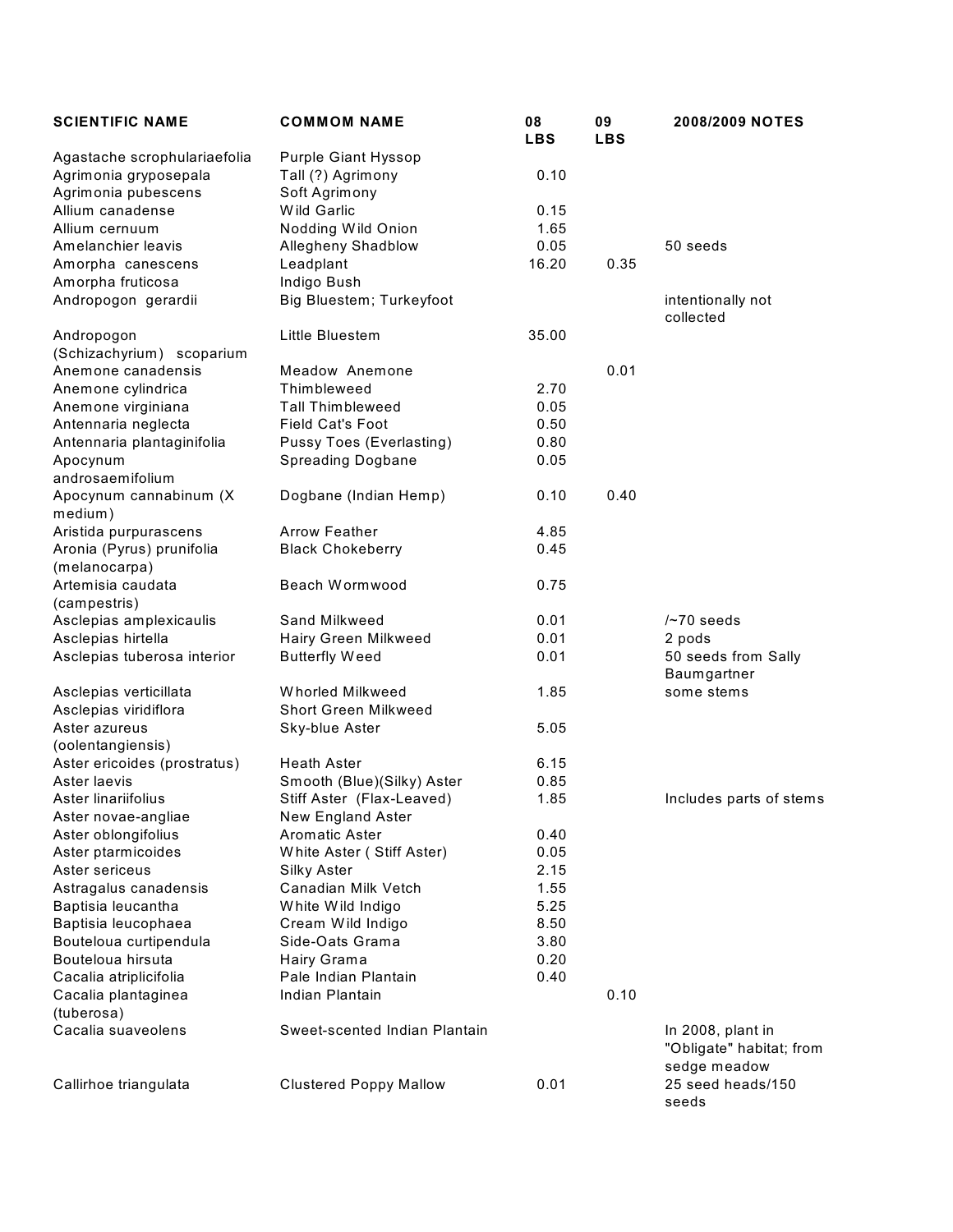| <b>SCIENTIFIC NAME</b>                           | <b>COMMOM NAME</b>                                                   | 08<br><b>LBS</b> | 09<br><b>LBS</b> | 2008/2009 NOTES                         |
|--------------------------------------------------|----------------------------------------------------------------------|------------------|------------------|-----------------------------------------|
| Carex bicknellii<br>Carex muhlenbergii (enervis) | Copper-shouldered oval Sedge<br>Sand Bracted Sedge<br>(Muhlenberg's) | 0.70<br>1.85     |                  |                                         |
| Carex pennsylvanica                              | Common Oak (Penn) Sedge                                              | 0.60             |                  | 1 pint w/much grass                     |
| Carex richardsonii                               | Prairie Hummock sedge                                                | 0.01             |                  |                                         |
| Carya ovata                                      | Shagbark Hickory                                                     |                  |                  | pick & plant                            |
| Castilleja sessiliflora<br>$***$                 | Downy Yellow Painted Cup                                             | 0.10             |                  |                                         |
| Ceanothus americanus                             | New Jersey Tea                                                       | 2.40             |                  | scarification w/ 170<br>water           |
| Chrysopsis camporum<br>(Heterotheca)             | Golden Prairie Aster                                                 | 0.35             |                  |                                         |
| Cirsium hillii *** (pumilum)                     | <b>Hill's Thistle</b>                                                | 0.10             |                  |                                         |
| Comandra umbellata<br>(richardsiana)             | <b>False Toadflax</b>                                                | 0.01             |                  |                                         |
| Coreopsis lanceolata                             | Sand Coreopsis                                                       | 0.10             |                  |                                         |
| Coreopsis palmata                                | Prairie Coreopsis                                                    | 2.15             | 0.60             |                                         |
| Coreopsis tripteris                              | <b>Tall Coreopsis</b>                                                | 0.30             | 0.20             |                                         |
| Corylus americana                                | American Hazelnut                                                    |                  |                  |                                         |
| Cyperus filiculmis                               | <b>Slender Sand Sedge</b>                                            | 0.30             |                  |                                         |
| Danthonia spictata                               | <b>Poverty Oat Grass</b>                                             | 0.95             |                  |                                         |
| Desmodium canadense                              | Showy Tick Trefoil                                                   |                  |                  | intentionally not<br>collected          |
| Desmodium illinoense                             | III. Tick Trefoil                                                    | 1.00             |                  |                                         |
| Dodecatheon meadia                               | Shooting Star                                                        | 0.60             |                  |                                         |
| Echinacea pallida                                | Pale Purple Coneflower                                               | 60.75            |                  |                                         |
| Elymus canadensis                                | Prairie Wild Rye                                                     | 3.60             |                  |                                         |
| Elymus villosus                                  | Silky Wild Rye                                                       |                  |                  | plant in savanna                        |
| Elymus virginicus                                | Va. Wild Rye                                                         |                  | 0.90             |                                         |
| Eragrostis spectabilis                           | <b>Purple Love Grass</b>                                             | 1.50             |                  | primarily Era. spe. with<br>witch grass |
| Erigeron strigosus                               | Daisy Fleabane                                                       | 0.40             |                  |                                         |
| Eryngium yuccifolium                             | Rattlesnake Master                                                   |                  | 0.40             |                                         |
| Eupatorium altissimum                            | <b>Tall Boneset</b>                                                  |                  |                  |                                         |
| Eupatorium perfoliatum                           | <b>Boneset</b>                                                       | 0.30             |                  |                                         |
| Euphorbia corollata                              | <b>Flowering Spurge</b>                                              | 4.55             | 2.20             |                                         |
| Festuca obtusa<br>(subverticillata)              | <b>Nodding Fescue</b>                                                | 0.01             |                  | plant in savanna                        |
| Gaura biennis pitcheri<br>(longiflora)           | <b>Common Gaura</b>                                                  | 0.15             |                  | /w stem                                 |
| Gentiana (alba) flavida                          | Cream Gentian                                                        | 0.20             |                  |                                         |
| Gentiana (Gentianopsis)<br>crinita               | <b>Fringed Gentian</b>                                               |                  |                  | plant in flood plain                    |
| Gentiana purberulenta                            | <b>Prairie Gentian</b>                                               | 0.05             |                  |                                         |
| Gnaphalium obtusifolium                          | Sweet Everlasting (Old-Field<br>Balsam)                              | 1.50             |                  |                                         |
| Helianthemum bicknellii                          | Rockrose (Frostweed)                                                 | 0.20             |                  |                                         |
| Helianthemum canadense                           | <b>Common Rockrose</b><br>(Frostweed)                                | 2.20             | 0.20             |                                         |
| Helianthus hirsutus                              | Hispid sunflower                                                     | 0.05             |                  |                                         |
| <b>Helianthus occidentalis</b>                   | Western Sunflower; Naked S.                                          | 2.35             |                  |                                         |
| Helianthus rigidus<br>(laetiflorus)              | <b>Prairie Sunflower</b>                                             | 0.05             |                  |                                         |
| <b>Helianthus tuberosus</b>                      | Jerusalem Artichoke                                                  |                  |                  | uncertain ID; planted in<br>sav         |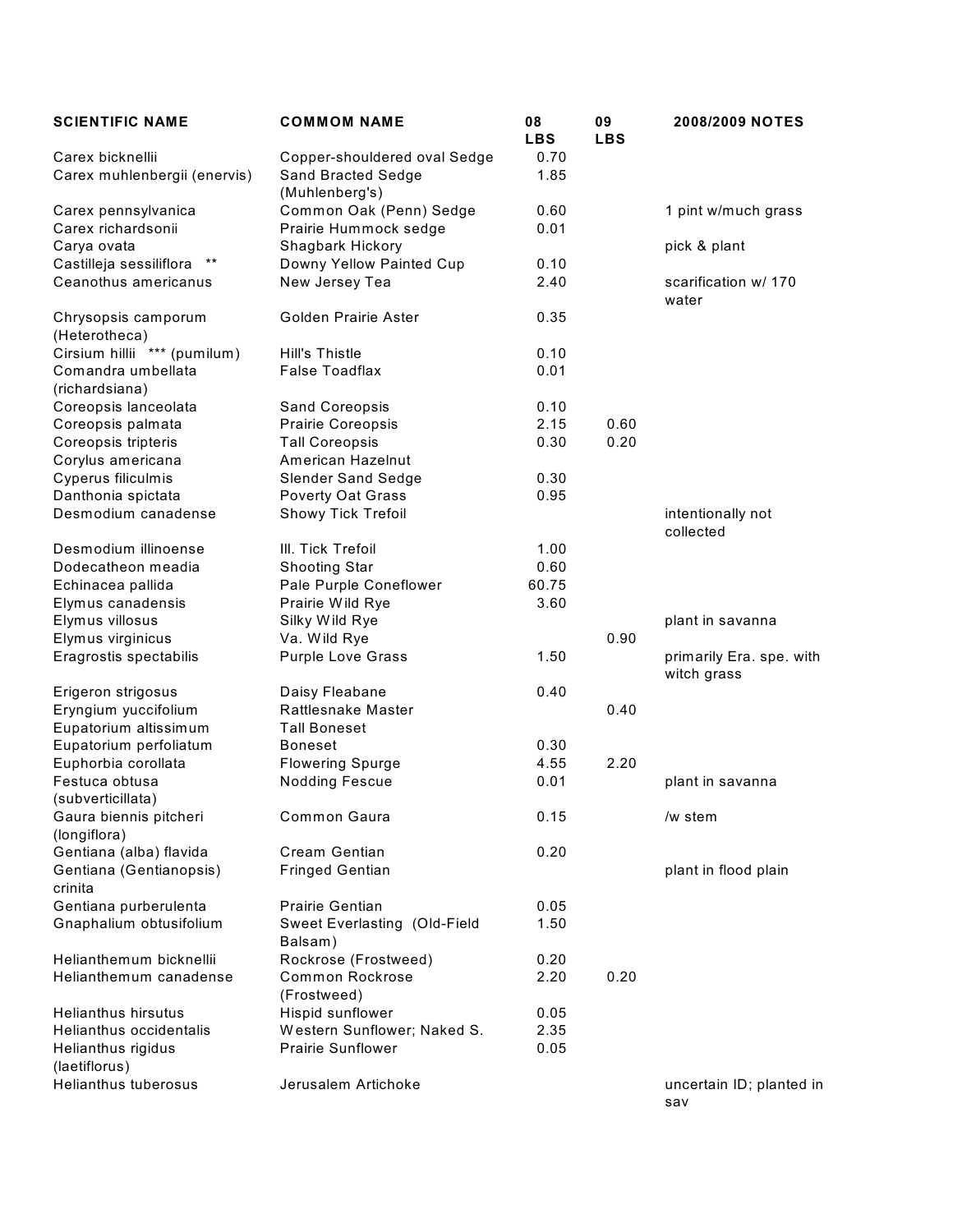| <b>SCIENTIFIC NAME</b>                                      | <b>COMMOM NAME</b>                       | 08<br><b>LBS</b> | 09<br><b>LBS</b> | 2008/2009 NOTES                              |
|-------------------------------------------------------------|------------------------------------------|------------------|------------------|----------------------------------------------|
| Heliopsis helianthoides                                     | False Sunflower; " Ox-eye "              | 2.40             |                  |                                              |
| Heuchera richardsonii<br>grayana                            | Rough Heuchera; Alum root                | 0.05             |                  |                                              |
| Hieracium gronovii                                          | Hairy Hawkweed                           | 0.15             |                  |                                              |
| Hieracium longipilum                                        | Long-Bearded Hawkweed                    | 0.01             |                  | uncertan ID vs. H. gro.                      |
| Houstonia (Hedyotis)<br>longifolia (canadense)              | Long-Leaved Bluets                       | 0.10             |                  |                                              |
| Hypoxis hirsuta                                             | <b>Yellow Star Grass</b>                 | 0.01             |                  | 50 seeds                                     |
| Hystrix patula (Elymus<br>hystrix)                          | <b>Bottlebrush Grass</b>                 |                  |                  | plant in savanna                             |
| Isanthus (Trichostema)<br>brachiatus (m)                    | False Pennyroyal                         | 0.10             |                  |                                              |
| Juncus greenei                                              | Greene's Rush                            | 1.25             |                  | Incorrect id as jun int in<br>'06/seed only  |
| Juncus interior                                             | <b>Inland Rush</b>                       |                  |                  |                                              |
| Juncus tenuis                                               | Path Rush                                | 0.01             |                  |                                              |
| Koeleria cristata (macrantha)                               | <b>Prairie June Grass</b>                | 2.95             |                  | Mistakenly overplanted;<br>intended 2.5 lbs. |
| Krigia virginica                                            | <b>Dwarf Dandelion</b>                   | 0.01             |                  | $~0.5$ cup fluffed/1.5 cup                   |
| Kuhnia (Brickellia)<br>eupatoroides corymbulosa             | <b>False Boneset</b>                     | 1.00             | 0.45             |                                              |
| Lechea stricta                                              | <b>Bushy Pinweed</b>                     | 0.10             |                  |                                              |
| Lechea tenuifolia                                           | Slender-Leaved Pinweed                   | 0.30             |                  |                                              |
| Lechea villosa (mucronata)                                  | <b>Hairy Pinweed</b>                     | 0.10             |                  |                                              |
| Lespedeza capitata --                                       | Round-headed Bush Clover                 | 7.85             |                  |                                              |
| Liatris aspera                                              | Rough Blazing-star (Rough<br>Gayfeather) | 35.80            |                  |                                              |
| Liatris cylindracea                                         | Dwarf Blazingstar                        | 0.35             |                  |                                              |
| Liatris pycnostachya                                        | Tall Gayfeather; Prairie Blazing<br>Star |                  | 1.05             |                                              |
| Linaria canadensis                                          | <b>Blue Toadflax</b>                     | 0.01             |                  |                                              |
| Linum sulcatum                                              | <b>Groved Yellow Flax</b>                | 0.15             |                  |                                              |
| Lithospermum canescens                                      | Hoary Puccoon                            | 0.01             |                  |                                              |
| Lithospermum incisum                                        | Fringed (Narrow-leaved)<br>Puccoon       | 0.01             |                  |                                              |
| Lobelia inflata                                             | Indian Tobacco                           | 0.05             |                  |                                              |
| Lobelia spicata                                             | Pale-spike Lobelia                       | 0.01             | 0.10             |                                              |
| Lupinus perennis                                            | Wild Lupine                              | 0.15             |                  |                                              |
| Lysimachia lanceolata                                       | Lance-Leaved Loosestrife                 | 0.45             |                  |                                              |
| Lysimachia quadriflora                                      | Narrow-Leaved (Whorled)<br>Loosestrife   |                  |                  |                                              |
| Monarda fistulosa                                           | Wild Bergamot                            |                  | 0.20             | intentionally not<br>collected               |
| Monarda punctata villicualis                                | Horse Mint                               | 2.00             | 0.0<br>0.25      |                                              |
| Napaea dioica                                               | <b>Glade Mallow</b>                      |                  | 0.20             |                                              |
| Oenothera biennis<br>canescens                              | <b>Common Evening Primrose</b>           | 0.15             |                  |                                              |
| Oenothera clelandii<br>(rhombipetala)                       | Sand Evening Primrose                    | 0.15             |                  |                                              |
| Onosmodium hispidissimum<br>Opuntia humifusa<br>(compressa) | Marbleseed<br><b>Prickly Pear Cactus</b> | 0.35             | 0.01             |                                              |
| Oxalis violacea                                             | Violet Wood-sorrel                       | 0.60             |                  |                                              |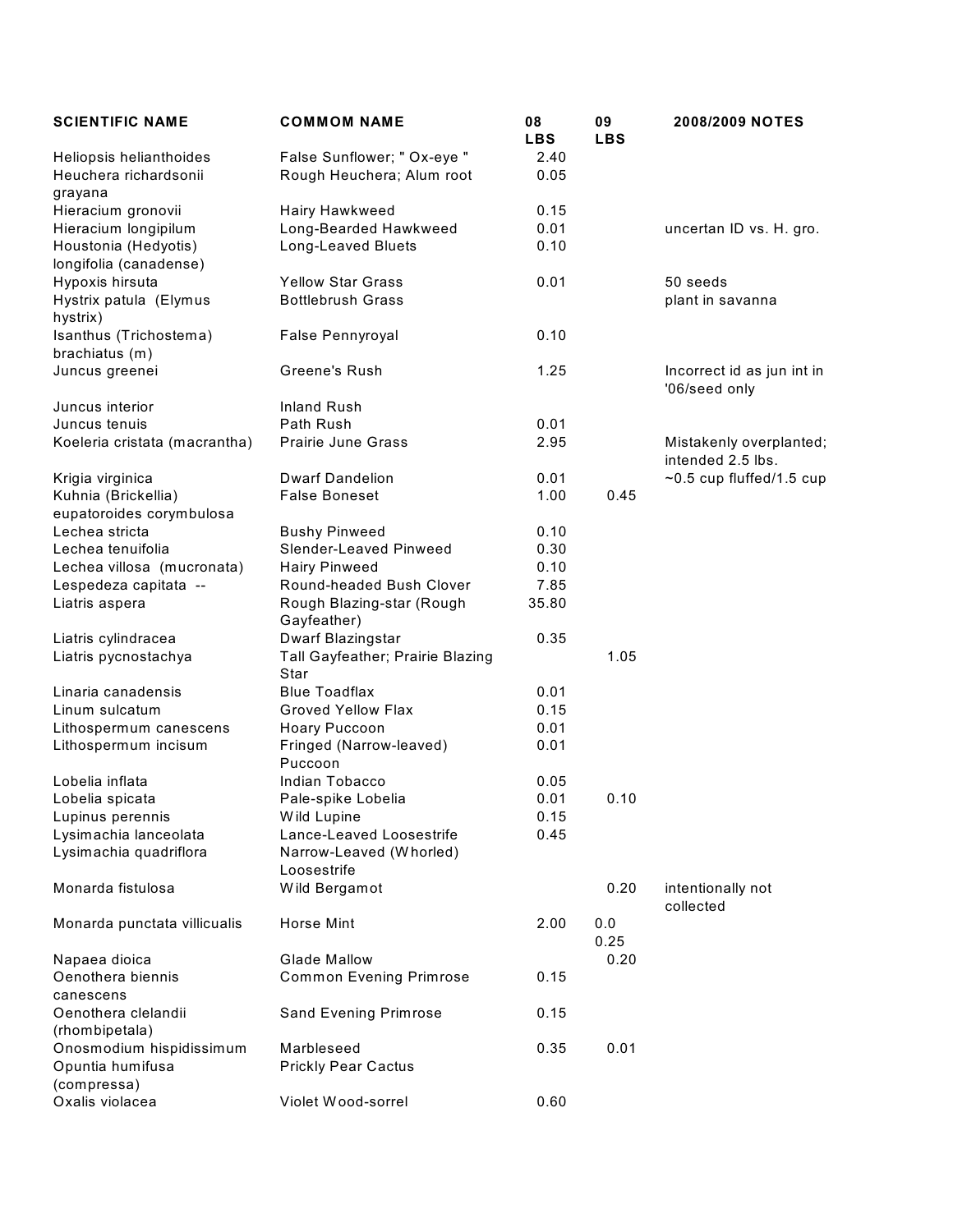| <b>SCIENTIFIC NAME</b>                 | <b>COMMOM NAME</b>            | 08<br><b>LBS</b> | 09<br><b>LBS</b> | <b>2008/2009 NOTES</b>                        |
|----------------------------------------|-------------------------------|------------------|------------------|-----------------------------------------------|
| Panicum capillare                      | Old Witch Grass               | 0.05             |                  |                                               |
| Panicum leibergii                      | <b>Prairie Panic Grass</b>    | 1.20             |                  |                                               |
| Panicum oligosanthes<br>scribneria     | <b>Scribner's Panic Grass</b> | 1.05             |                  | lots of leaf<br>weight/Meiner's '09           |
| Panicum perlongum                      | Long-stalked Panic Grass      | 0.01             |                  |                                               |
| Panicum villosissimum                  | White-Haired Panic Grass      | 0.70             |                  |                                               |
| Panicum virgatum                       | <b>Prairie Switch Grass</b>   | 0.05             |                  |                                               |
| Parthenium integrifolium               | Wild Quinine (Feverfew)       | 12.00            | 0.90             |                                               |
| Paspalum ciliatifolium<br>muhlenbergii | Hairy Lens Grass              | 0.60             |                  |                                               |
| Pedicularis canadensis                 | Wood Betony                   | 0.10             |                  |                                               |
| pedicularis canadensis                 | wood betony                   | 0.05             |                  |                                               |
| Penstemon digitalis                    | Foxglove Beardtongue          | 0.60             |                  |                                               |
| Penstemon hirsutus                     | Hairy Beard tongue            | 0.80             |                  | uncertain ID P. hir vs P.<br>pal              |
| Penstemon pallidus                     | Pale Beard Tongue             | 0.01             |                  | uncertain ID P. hir vs P.<br>pal              |
| Petalostemum (Dalea)<br>candidum       | White Prairie Clover          | 0.55             | 0.10             |                                               |
| Petalostemum (Dalea)<br>purpureum      | <b>Purple Prairie Clover</b>  | 6.10             | 1.45             |                                               |
| Phlox maculata                         | <b>Sweet William Phlox</b>    | 0.01             |                  |                                               |
| Physocarpus opulifolius                | Ninebark                      | 0.25             |                  |                                               |
| Polemonium reptans                     | Jacob's Ladder                |                  |                  |                                               |
| Polygala incarnata **                  | Pink Milkwort                 | 0.01             |                  | 5-8 seeds from main<br>unit 7/25/07           |
| Polygala polygama obtusata             | Purple Milkwort               | 0.01             |                  |                                               |
| Polygala sanguinea                     | <b>Field Milkwort</b>         | 0.15             |                  | 2 cups/8 cups (2 bags)                        |
| Polytaenia nuttallii                   | <b>Prairie Parsley</b>        | 0.01             |                  |                                               |
| Potentilla arguta                      | Prairie Cinquefoil            | 0.25             | 0.15             |                                               |
| Prenanthes aspera                      | Rough White Lettuce           |                  |                  |                                               |
| Prunus americana                       | Wild Plum                     |                  |                  |                                               |
| Pycnanthemum tenuifolium               | Narrow-leaved Mountain Mint   | 0.30             | 1.55             |                                               |
| Quercus alba                           | White Oak                     |                  |                  |                                               |
| Quercus macrocarpa                     | Bur Oak                       |                  |                  |                                               |
| Quercus velutina                       | <b>Black Oak</b>              |                  |                  |                                               |
| Rhus aromatica                         | Fragrant sumac                | 0.10             |                  | 2 cups                                        |
| Rhus glabra                            | Smooth Sumac                  | 0.55             |                  |                                               |
| Rosa carolina                          | Pasture Rose                  | 8.60             |                  |                                               |
| Rudbeckia hirta                        | <b>Black-eyed Susan</b>       | 0.40             |                  |                                               |
| Rudbeckia subtomentosa                 | Sweet Blackeyed Susan         | 0.40             | 0.20             |                                               |
| Ruellia humilis                        | Wild Petunia                  |                  |                  |                                               |
| Salix humilis                          | Prairie Willow                | 0.05             | 0.20             |                                               |
|                                        |                               |                  |                  |                                               |
| Scrophularia lanceolata                | Early figwort                 | 1.35             |                  |                                               |
| Scrophularia marilandica               | Late Figwort                  | 0.25             |                  | Dahlberg ROW;<br>uncertain ID vs Scr.<br>Lan. |
| Scutellaria parvula leonardi           | Small Skullcap                | 0.01             |                  |                                               |
| Senecio pauperculus                    | <b>Balsam Ragwort</b>         | 0.15             |                  |                                               |
| Silene antirrhina                      | <b>Sleepy Catchfly</b>        | 0.05             |                  |                                               |
| Silphium integrifolium                 | Rosinweed                     | 1.70             |                  |                                               |
| Silphium laciniatum                    | Compass plant                 | 3.00             |                  |                                               |
| Silphium terebinthaceum                | Prairie Dock                  |                  |                  |                                               |
| Sisyrinchium albidum                   | Common Blue-eyed Grass        | 0.25             |                  |                                               |
|                                        |                               |                  |                  |                                               |